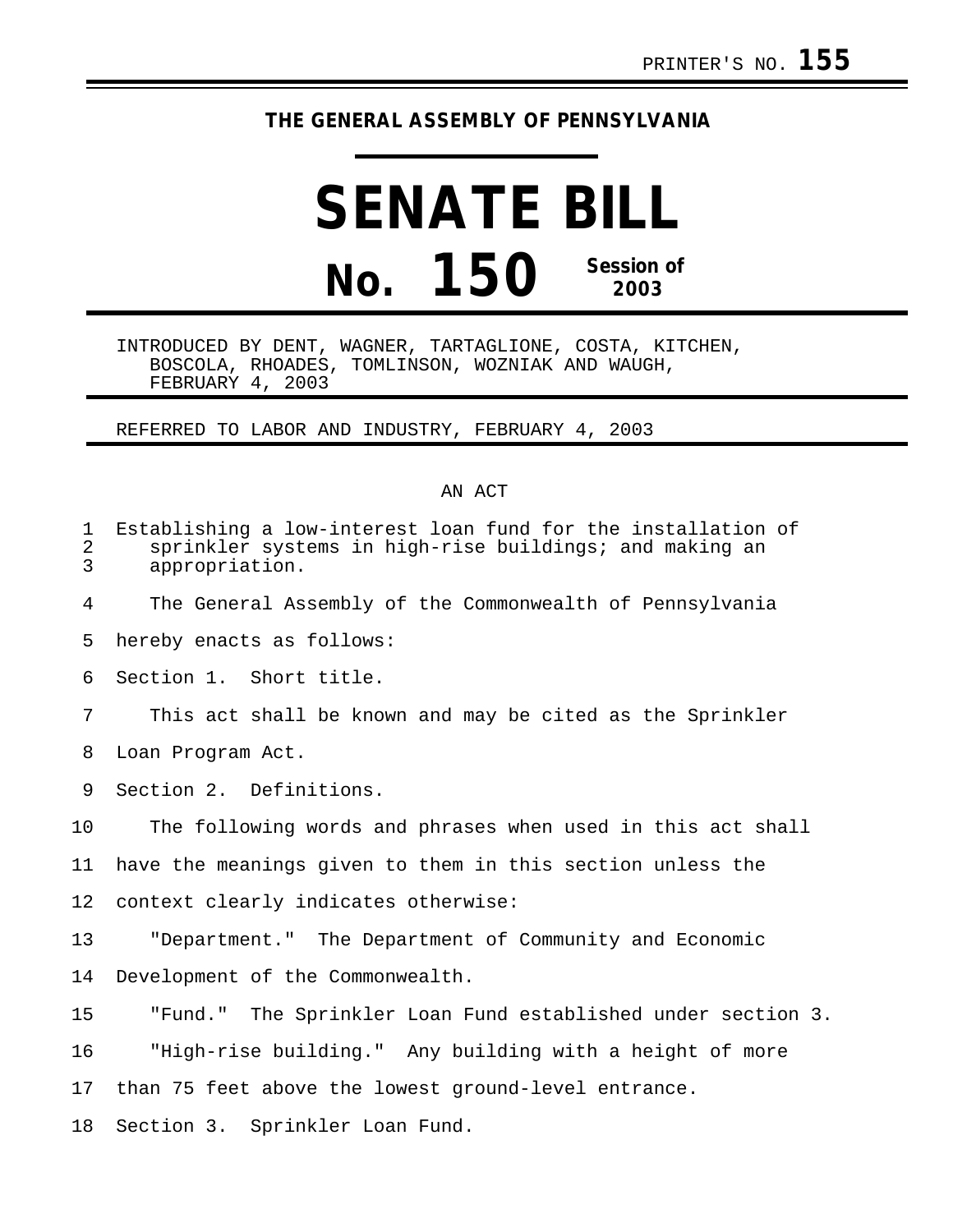1 A special fund is hereby established in the Department of 2 Community and Economic Development to be known as the Sprinkler 3 Loan Fund. The fund shall be use exclusively for the purposes 4 set forth in this act.

5 Section 4. Sprinkler loan program.

6 The department shall establish and administer a loan program 7 for the purpose of providing loans to high-rise building 8 ownership in this Commonwealth to install sprinkler systems in 9 buildings. Loan payments shall be credited to the fund.

10 Section 5. Loan terms and conditions.

11 Each loan approved by the department under this act shall 12 contain the following terms and conditions:

13 (1) The loan shall be subject to interest at a rate of 14 2% per annum.

15 (2) The loan shall be repaid within 120 months of the 16 date of the loan.

17 (3) Other terms and conditions as promulgated by the 18 department.

19 Section 6. Application.

20 The department shall develop an application for loans from 21 the fund, and all applications for loans shall be received 22 within two years of the effective date of this act. No loan 23 shall be approved by the department unless the building owner 24 seeking the loan has completed the application and agreed to the 25 terms and conditions required by the department.

26 Section 7. Expiration of fund.

27 This act shall expire ten years from its effective date and 28 any moneys remaining in the fund shall be transferred to the 29 General Fund.

30 Section 8. Rules and regulations.

20030S0150B0155 - 2 -